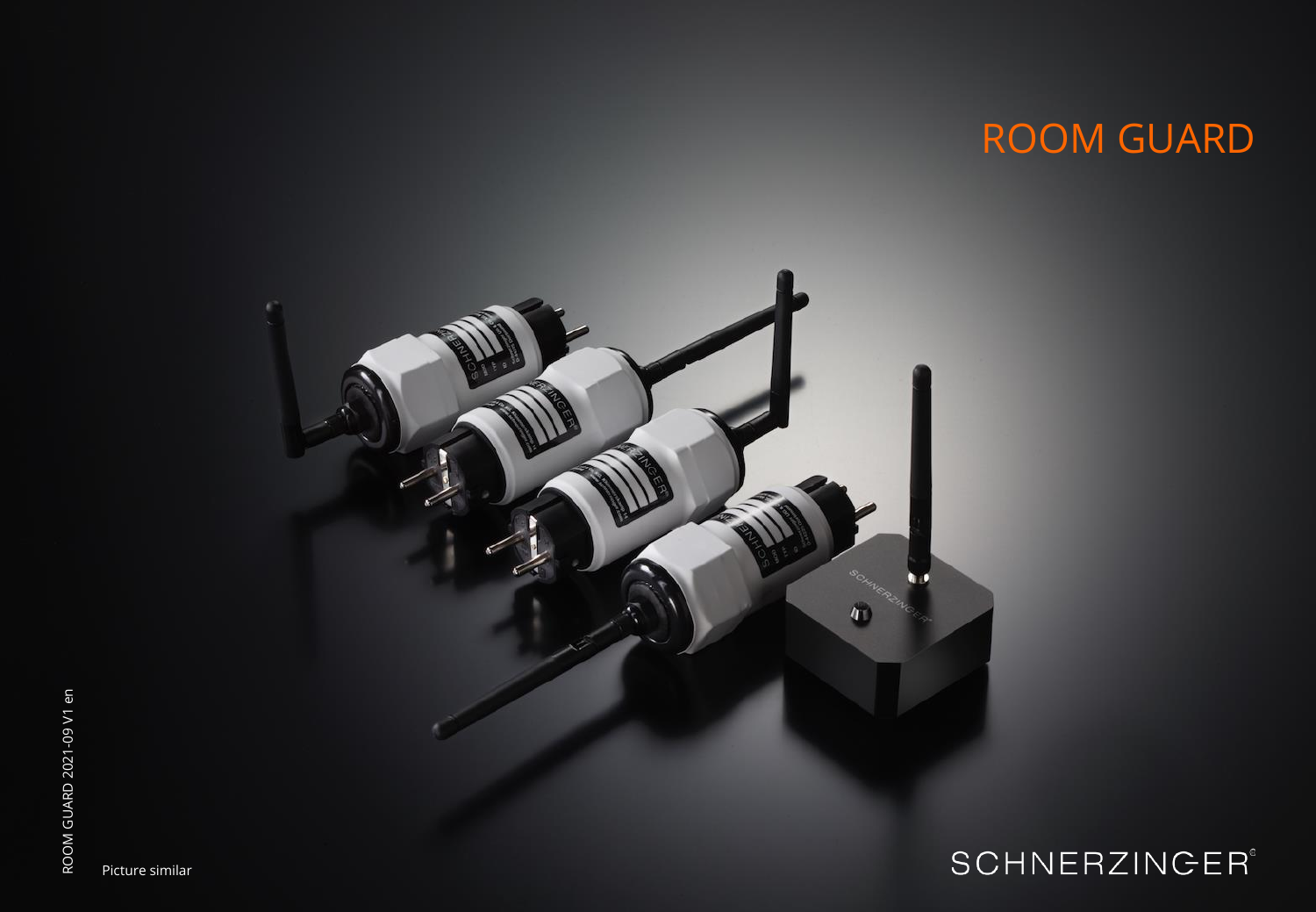Dear customer,

Thank you for your purchase of a SCHNERZINGER product.

Please take the time to precisely read the information in this guide. You will find important instructions to use your product and hints for the optimal integration into your HiFi system.

This guide facilitates your use of the product, promotes understanding its functional characteristics and helps you to obtain the full efficiency of the product.

We hope you enjoy your new SCHNERZINGER product.

## **Package Contents**

#### **ROOM GUARD Set (4 units)**

ROOM GUARD MASTER 12V power supply, cable length 1,5 m 3,5 mm jack extension cable 5m 4 ROOM GUARD units Antenna (per unit + master)

**Dimensions and weight** (l x w x h in cm, weight in kg) ROOM GUARD MASTER 7 x 7 x 3.5 (without antenna), 0.3 ROOM GUARD units each  $10 \times 4 \times 4$  (without antenna), 0.16 Antennas are 11 cm long.

#### Please clean the product with a non-scratching dry duster only. Avoid using cleaning agents.

A potting compound in the devices protects the innovative GIGA CANCELING technology with its particular electrical components specially manufactured for SCHNERZINGER against direct access and screening via X-ray or magnetic field applications. A slight rustling caused by this potting compound is normal and does not result in any functional impairment. There are no informed crystals in the devices.

In case of malfunctions contact your SCHNERZINGER dealer. Please do not attempt to service the device yourself or to open it, in that case you will lose your entitlement for our manufacturer warranty.

In the case of damages at the power plug or power cable please initiate an exchange at SCHNERZINGER via your dealer.

#### **Contents**

PROTECTOR SYSTEM ROOM GUARD Use of ROOM GUARD Setting up the ROOM GUARD Lasting effect of the ROOM GUARD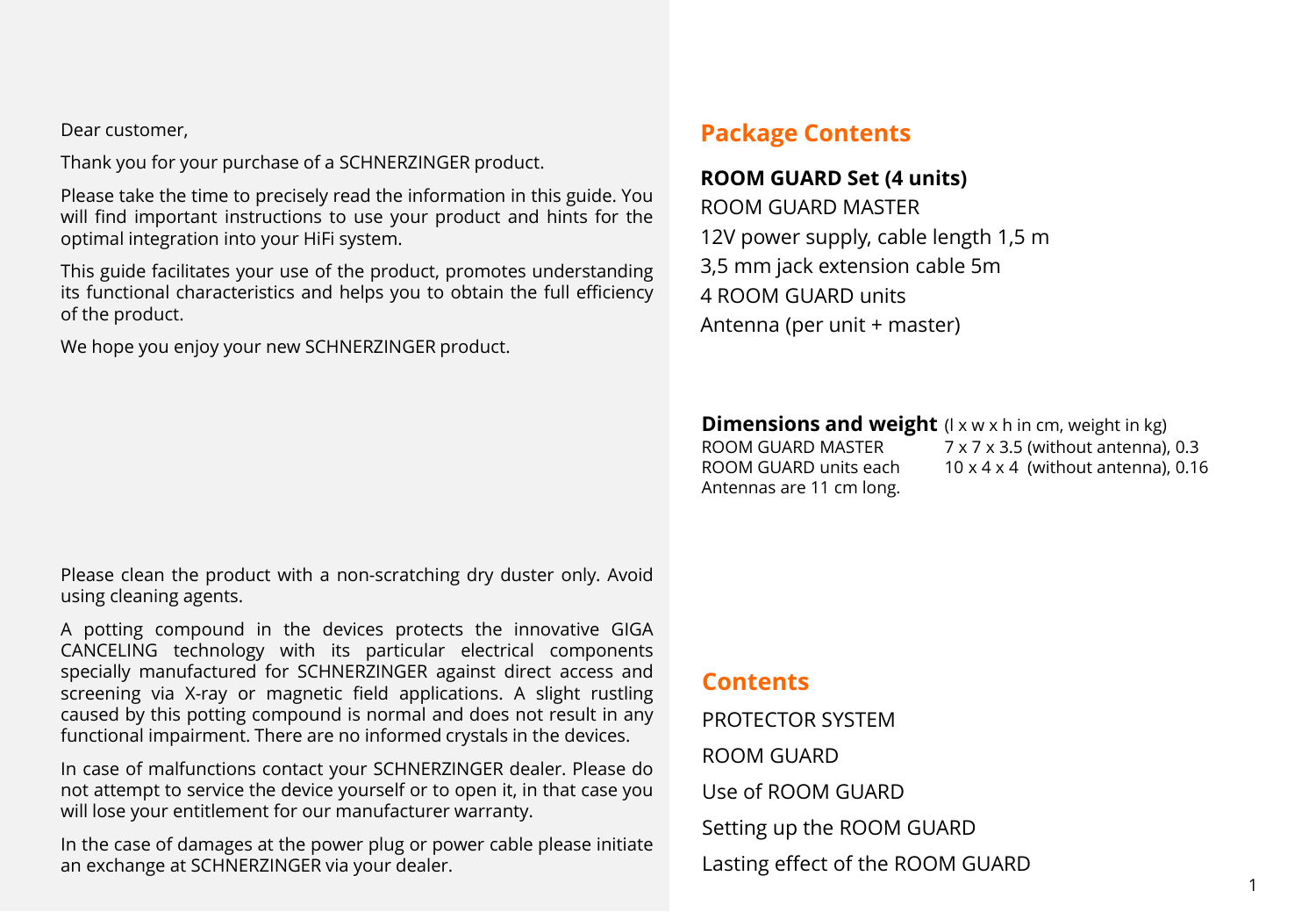#### **PROTECTOR SYSTEM**

The music reproduction quality of an audio system is highly affected by low and high frequency electrical interfering fields, caused by Wi-Fi, cellular radio, power lines etc. With the **PROTECTORS** and their integrated trendsetting **GIGA CANCELING** technology, SCHNERZINGER has developed a product category that actively eliminates the sonic effects of low and high frequency interfering fields.

The PROTECTORS significantly enhance the transmission quality of audio systems. The sonic effects include an astonishingly higher spatial depth and resolution as well as increased broad and fine dynamics in music reproduction.

Utilizing the operating principle and efficiency of the GIGA CANCELING technology, the SCHNERZINGER PROTECTORS represent a unique solution in the market.

An important health aspect: protector technology does not increase radiation exposure within the room.

#### **ROOM GUARD**

The **ROOM GUARD** offers a cost-effective, area-covering basic interference suppression to clear medium to strong high frequency interfering fields radiating into the room.

Due to GIGA CANCELING technology the ROOM GUARD can do without problematic filters and passive components like capacitors, as even the fastest of these components tend to slow down electrons and delay transmission, significantly reducing the possible effectiveness, especially in the "ultra-fast" high frequency range.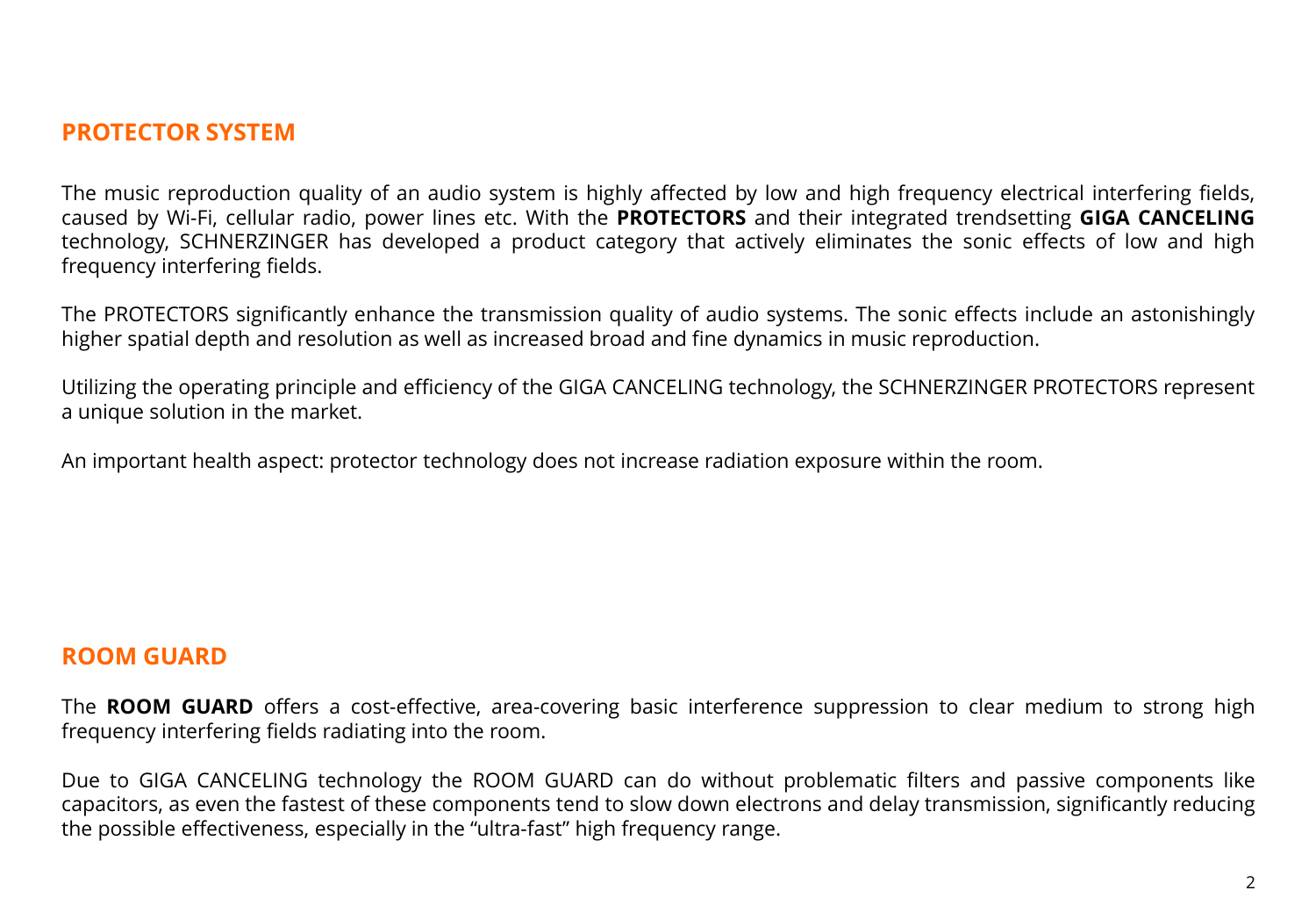## **Use of ROOM GUARD**

ROOM GUARDs must be operated with their associated **MASTER**. Preferably the **MASTER** should have an elevated central position within the listening room. The ROOM GUARDs unfolds their effect in their close environment (radius app. 3 meters) and thus enable a flexible modular use at critical points of the listening room power grid.

ROOM GUARDs can be connected to free sockets, ideally close to the room corners.

Several ROOM GUARDs, appropriately distributed in the room, form an area-covering **ROOM SHIELD** thanks to the coupling function controlled by the master unit.

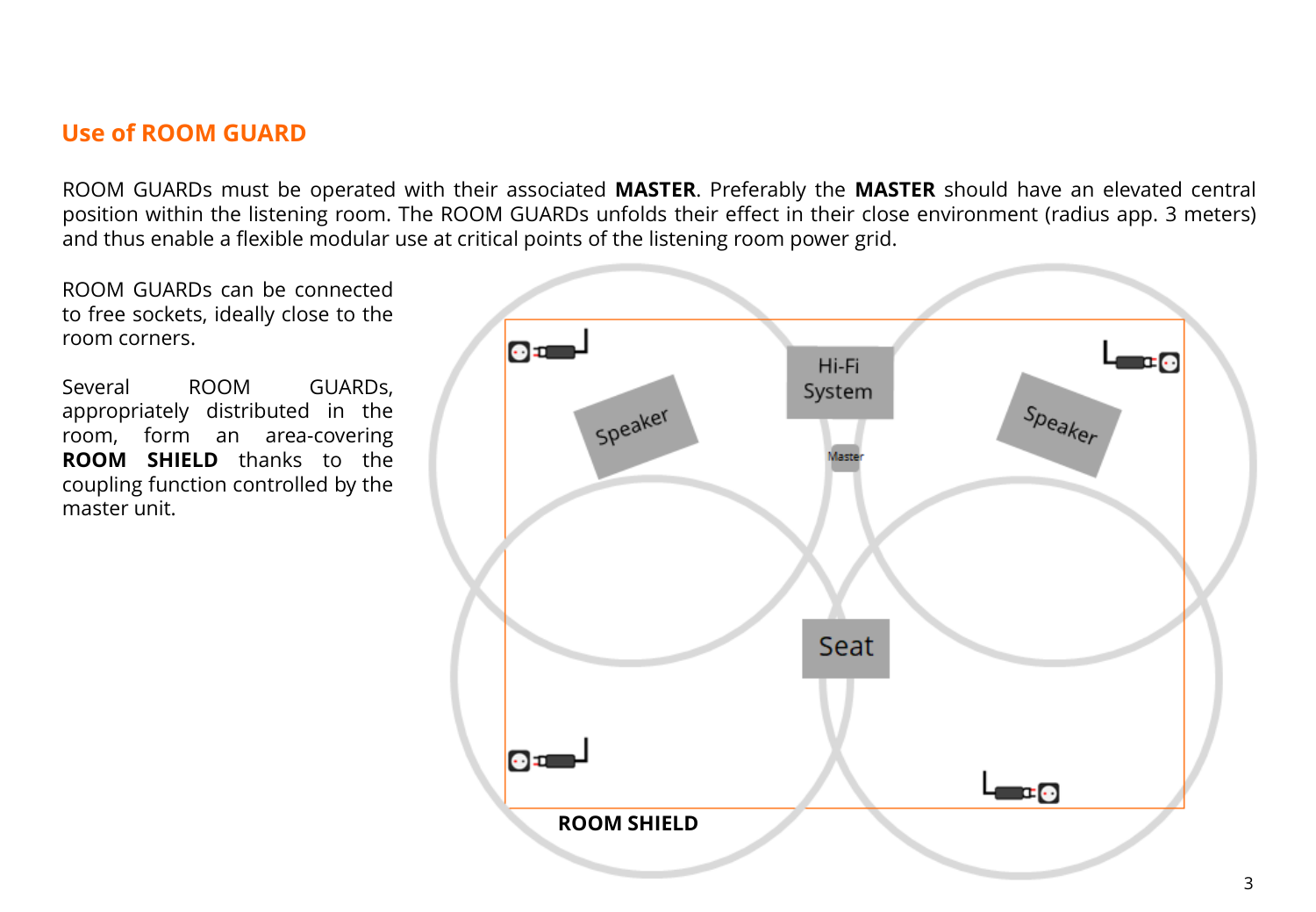## **Setting up the ROOM GUARD**

The ROOM GUARD MASTER has three power levels to simply adjust the GIGA CANCELING technology via a toggle switch. This makes it possible to adapt to any interference field spectrum.

Changes need some time to take effect mostly. Therefore at each of the following steps you should wait for app. two minutes before judging.

Do not change the results as determined from the previous steps when you do the subsequent steps.



#### **1. Step: Base setting master**

Preferably the master should have an elevated central position within the listening room. Usually (power level 1), it will be operated without the 12V power supply. To maintain its performance, it should be connected to the grid with its 12V power supply once a year for 15 minutes.

**Connect antenna** (upright position) to the master, without 12V power supply.

Set the switch of the master to base setting 0.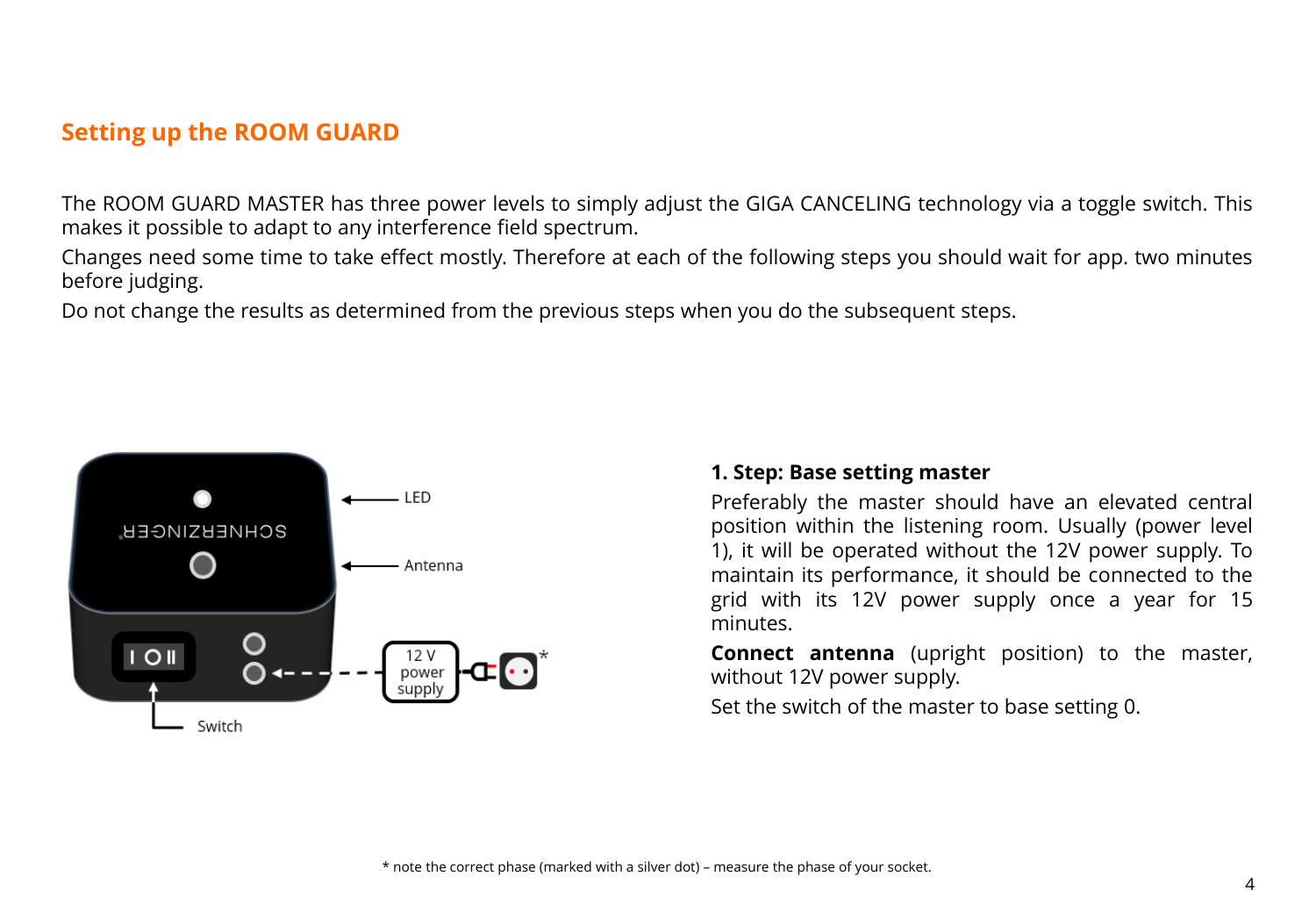## **Setting up the ROOM GUARD**

#### **2. Step: ROOM GUARD ROOM**

Connect the first ROOM GUARD\*. By turning and bending at the hinge the antenna has to be brought to upright position for proper functioning.

Different slots in the listening room are tested and the option with the best effect is retained.

The best slots for further ROOM GUARDs are iteratively tested and each time the option with the best effect is retained.

The best effect is usually achieved when the ROOM GUARD units used in the listening room cover all room walls, e. g. by placing the units near all 4 room corners, and form a high-performance ROOM SHIELD.

#### **3. Step: Switch at the master – adjustment of the power level:**

If power level 1 is not sufficient for the present interference field spectrum, 2 additional power levels can be activated. This requires the permanent connection of the 12V power supply\* to the master and the grid. The 12 Volt power supply should be connected to a power circuit separate from the HiFi system – ideally even to a different power phase.

- 0 = Power Level 1 **without 12V power supply**
- 1 = Power Level 2 **with 12V power supply**, LEDs on
- 2 = Power Level 3 **with 12V power supply**, LEDs high